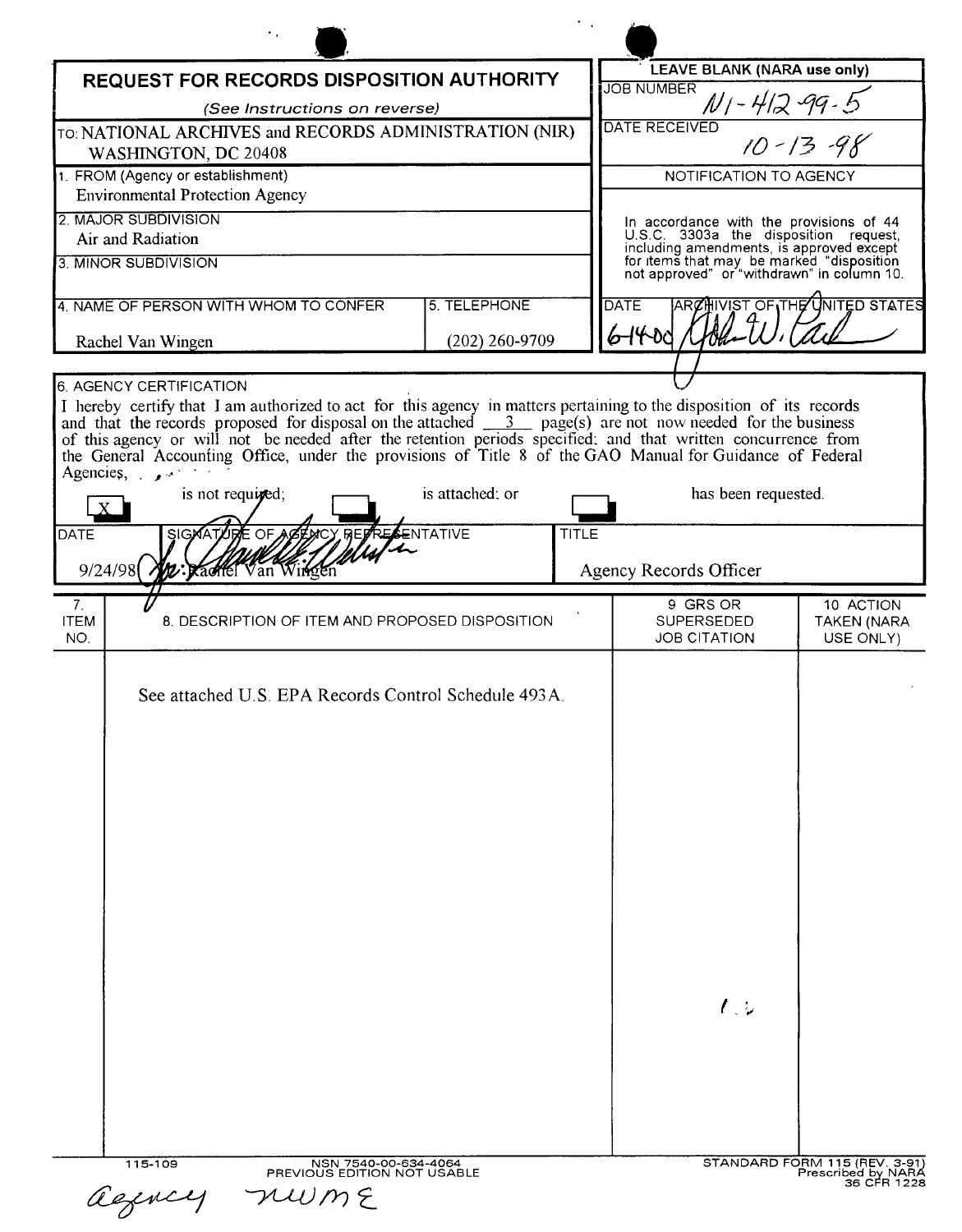# **EPA Records Schedule 493**

**Status:** Final, *02/20/2007*

**Title:** Ann Arbor In-Use Test Data System (IUTD)

**Program:** Air

**Applicability:** National Vehicle and Fuel Emissions Laboratory (NVFEL)

**Function:** 108-025-01-01-02 - Manage Mobile Air Pollution Sources

# **NARA Disposal Authority:**

This schedule authorizes the disposition of the record copy in any media (media neutral), excluding any records already in electronic form. Records designated for permanent retention must be transferred to the National Archives in accordance with NARA standards at the time of transfer.

•  $N1-412-99-5$ 

### **Description:**

The In-Use-Test Data System (IUTD) consists of the emission measurements obtained from autos and trucks owned and operated by the motoring public. This database is the source of information used to develop the mobile source emission factors model (MOBILE5 and successors), inspection and maintenance  $(UM)$  effectiveness estimates, and anti-tampering credits. Most of the data is collected through the Emission Factor Program (EFP) which has been conducted annually since the early 1970s.

#### **Disposition Instructions:**

**Item a:** Electronic software program

- **• Disposable**
- Delete when superseded by routine software program updates and quality assurance check completed or when no longer needed.

#### **Item b:** Input

- **• Disposable**
- Follow instructions for EPA 171 Input and Source Records.

### **Item c:** Electronic data

- **• Disposable**
- Maintain individual records at least 2 years after completion of action, then delete when no longer needed.